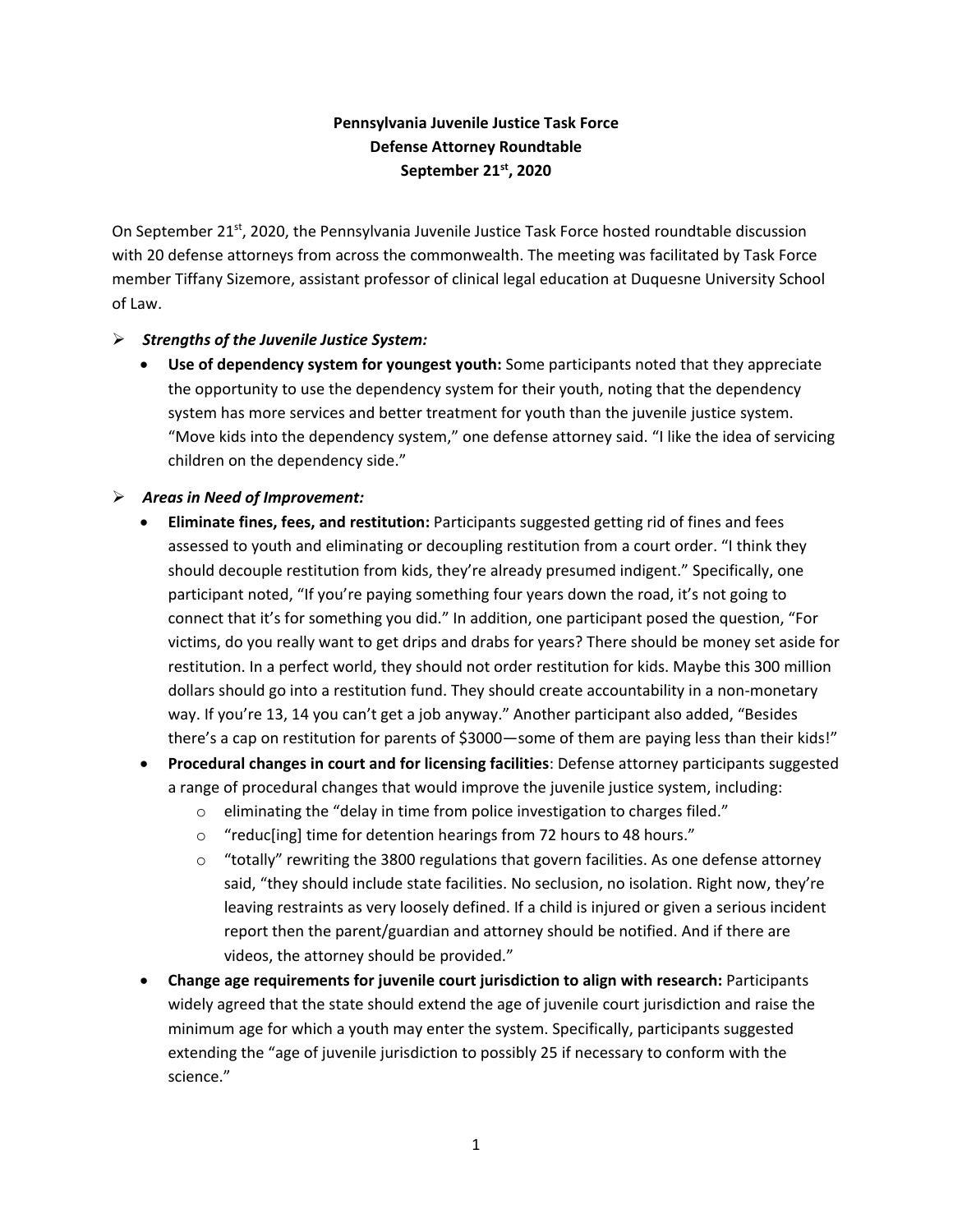- **Strip searches of youth in juvenile justice facilities are traumatic:** A defense attorney said, "for all of our kids, I don't know how we can stop our strip searches. Strip searches are the single most traumatic thing that happens to our kids. We've had girls who said they were afraid to take off their clothes and their clothes were ripped off of them, told to bend over, squat and cough. It can have the same effect as being sexually abused and raped."
- **Prohibit out-of-home placement for younger youth and youth who have not committed a felony:** Participants recommended raising the age to "16 or 17 years minimum for placement, and only for felonies and up."
- **Eliminate the direct filing of youth in adult criminal court:** All participants agreed that the state should eliminate Act 33 allowing for youth to be directly filed in adult criminal court and tried as an adult. As one participant said, "It can't be overstated how much it destroys kids' and families' lives. It can't be overstated." In addition, one defense attorney recommended that the state "do away with county juvenile convictions as points for adult sentencing." Moreover, on the procedural component, one participant offered, "with direct file kids, too, I don't like that the judges' hands are tied [and] that you have to wait for the [district attorney] to agree that they go to a detention center."
- **Make it easier for youth to expunge their juvenile records:** Defense attorneys all requested that the state make it easier for a youth to have their records expunged after being released. "Statute currently says 5 years, but that's a lifetime for youth."
- **Increase diversion, mentoring, and other community-based services as alternatives to out-ofhome placement and to the justice system as a whole:** Participants suggested increasing the quantity and quality of community-based services across the state, noting "we really need the programs not to be court-affiliated. A lot of kids violate [the terms of probation] because they…participate[d] with a bad program." Moreover, one participant stated, "We need more mentoring services, and we should get them through diversion instead of probation." Finally, one commenter pointed out geographic disparities in programming across the state, stating, "most rural communities don't have these programs available; I've never heard of any of these programs" and suggesting "maybe there needs to be a mandate that counties must spend a certain amount of money on community-based resources and alternatives to placements."
- **Improve quality of education and treatment in facilities:** Participants commented on the lack of quality education and treatment options within facilities. One defense attorney shared that "kids aren't getting whatever the appropriate treatment is [and] they're not being diagnosed correctly." Another stated that "there's no accountability for when they don't educate them – what did you do for six months!?" And another participant shared, "I think there's a problem with school and placement – when kids get out of placement, they're too far behind their peers in school. Kids will come back from a year of placement and come back without any credits that are recognized by…schools." Finally, another roundtable participant said that "a lot of the kids who do get [a] GED or diploma, they have to sit in class all day anyway because the facilities don't have anything else to do for them."
- **The state has a lack of treatment opportunities for females:** Throughout the conversation, participants noted that females have many fewer opportunities for treatment than their male